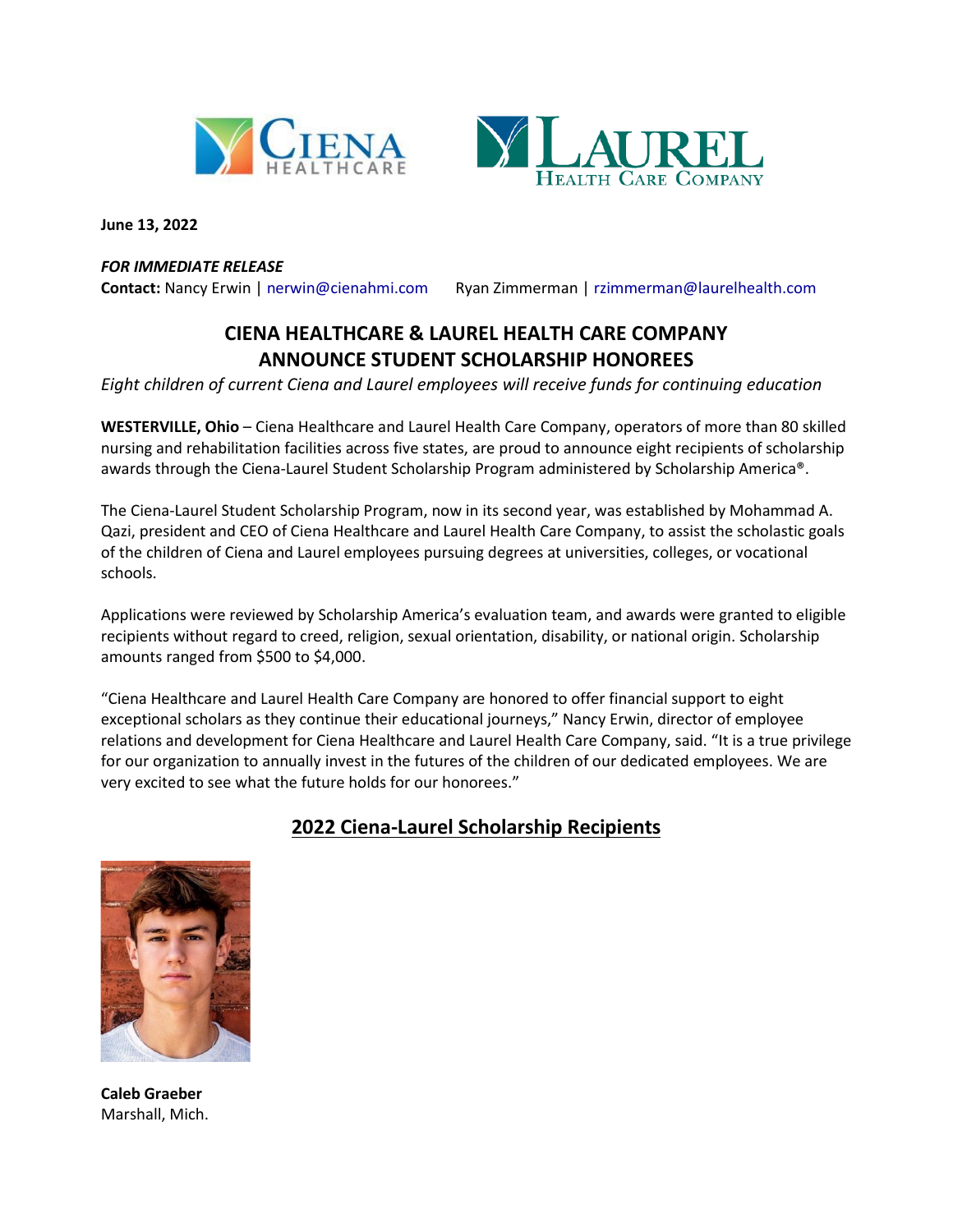Caleb Graeber is entering his first year at Ferris State University, studying nursing. He is the son of Matthew and Jenna Graeber, and his father is an employee of **The Laurels of Coldwater** in Coldwater, Mich.

#### *Awards, Interests, Honors*

National Honor Society ... Youth Advisory Council … Student Council … band ... soccer … golf



**Nicolas (Cole) Graeber** Marshall, Mich.

Cole Graeber is entering his fourth year of college and third semester at Western Michigan University, studying biomedical sciences. He is the son of Matthew and Jenna Graeber, and his father is an employee of **The Laurels of Coldwater** in Coldwater, Mich.

## *Awards, Interests, Honors*

Lee Honor College … Dean's List … Tau Sigma National Honor Society for transfer students



**Amy Grummel** Monroe, Mich.

Amy Grummel is entering her third year of college at Eastern Michigan University, where she is studying elementary education. She is the daughter of Villa and Jason Grummel, and her mother is an employee at **Hickory Ridge of Temperance** in Temperance, Mich.

*Awards, Interests, Honors* Kappa Delta Pi member … Dean's List, Fall 2021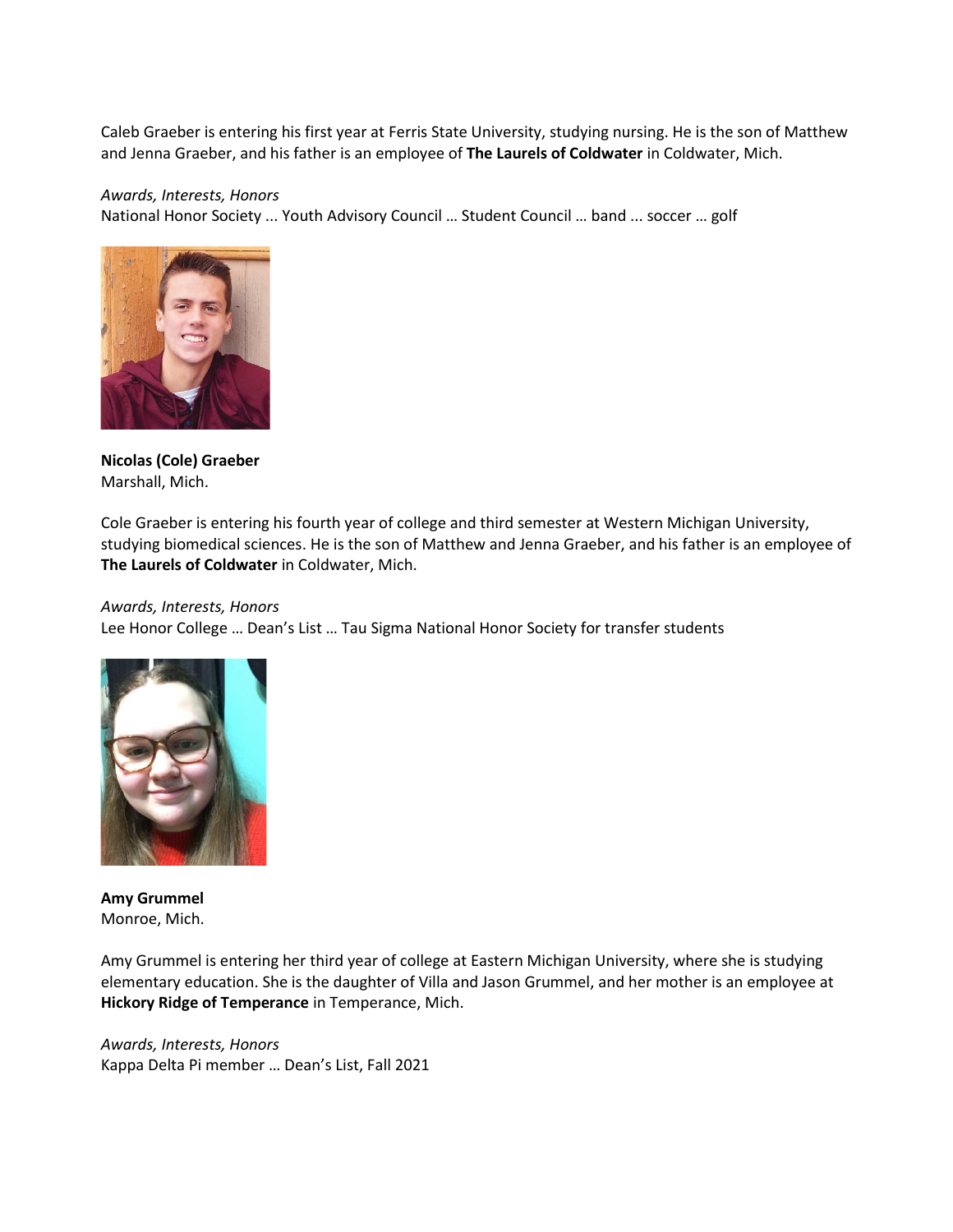

**Daisy Hearn** Burgaw, N.C.

Daisy Hearn is entering her first year at the University of North Carolina at Chapel Hill, studying media and journalism. She is the daughter of Sunshine Neely, an employee at **The Laurels of Pender** in Burgaw, N.C.



**Mackenzie Miller** Hicksville, Ohio

Mackenzie Miller is entering her third year at Indiana University-Purdue University Fort Wayne, studying dental hygiene. She is the daughter of Carrie Miller and Greg Miller, and her mother is an employee at **The Laurels of DeKalb** in Butler, Ind. Mackenzie was a member of the inaugural student scholarship class and was once again selected as an honoree by Scholarship America.

## *Awards, Interests, Honors*

Enjoys working, spending time with family friends, learning more about dentistry, and frequenting coffee shops … awarded the "Excellence Award" from IUFW



**Catherine Pilot** Henrico, Va.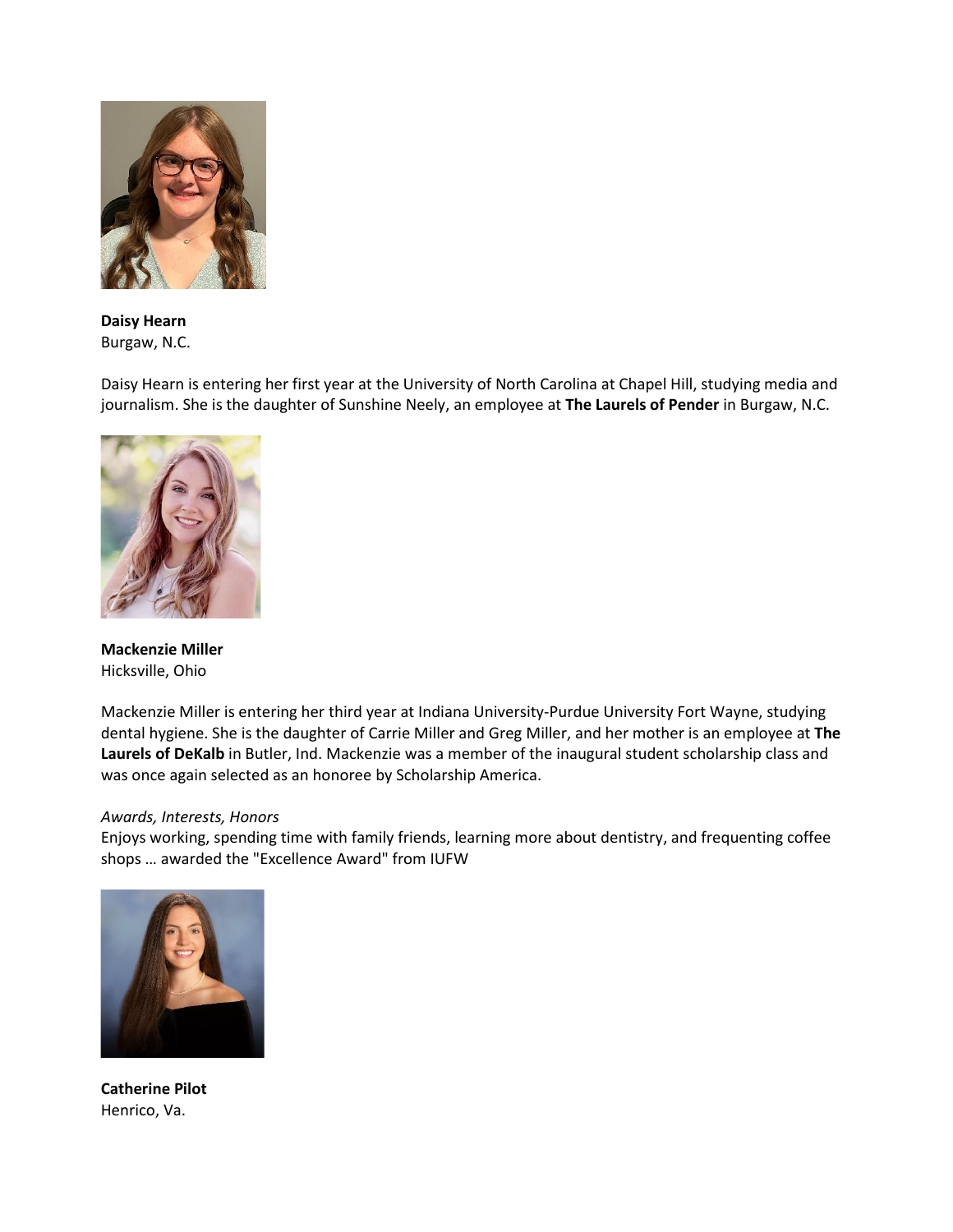Catherine Pilot is entering her second year at Virginia Polytechnic Institute and State University, studying biological sciences. She is the daughter of Martha and Michael Pilot, and her mother is an employee at **The Laurels of Willow Creek** in Midlothian, Va. Catherine was a member of the inaugural student scholarship class and was once again selected as an honoree by Scholarship America.

#### *Awards, Interests, Honors*

Recipient of the *Richmond Times-Dispatch* Scholar-Athlete Award … West Point Leadership Award … high school class president … RVA dental care internship … honors student



**Garrin Salo** Escanaba, Mich.

Garrin Salo is a graduate student at Michigan State University, where he is studying human resources and labor relations. He is the son of Lori and Gary Salo, and his mother is an employee at **Christian Park Village** in Escanaba, Mich.

#### *Awards, Interests, Honors*

Vice President, Labor and Employment Relations Association … graduate research assistant … graduate teaching associate (22-23 academic year) … member of the Society for Human Resource Management and the Graduate Students Association … intramural volleyball



**Elizabeth Taylor** Flint, Mich.

Elizabeth Taylor is entering her third year of college and second year at Saginaw Valley State University, where she is studying medical laboratory science. She is the daughter of Rebecca and Jason Taylor, and her